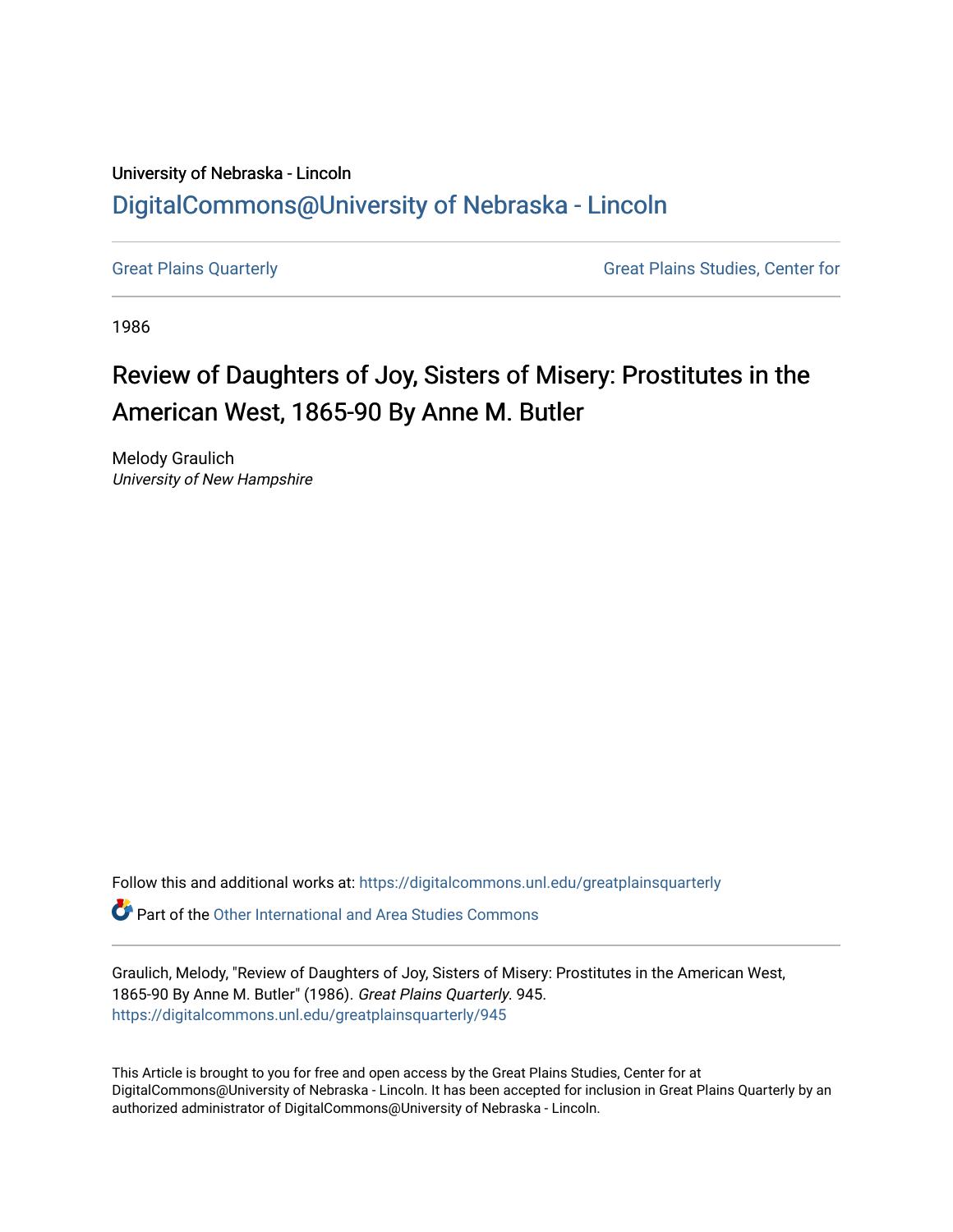*Daughters of Joy, Sisters of Misery: Prostitutes* in *the American West, 1865-90.* By Anne M. Butler. Urbana and Chicago: University of Illinois Press, 1985. Illustrations, notes, bibliography, index.  $xx + 179$  pp. \$16.95.

Anne M. Butler's *Daughters of Joy, Sisters of Misery* is a broad history of prostitution throughout the American West, based on extensive primary research and illustrated with some wonderful photographs. Like many women's historians, Butler begins with two assumptions: that she will rescue a particular group of women from "historical obscurity" and that she will test and ultimately undermine the stereotypical and often one-dimensional portrayal of their lives. Her major thesis, however, gives her book added scope: while her discussion of the lives of prostitutes reveals that they were often powerless and victimized, she demonstrates convincingly that as a group they "made unmistakable contributions to the development of social institutions" in the West.

Butler presents the lives of prostitutes as almost overwhelmingly negative. They were women with few real choices, and there was nothing glamorous or romantic about their efforts to survive. Her key argument is economic: women were forced into prostitution because they were unable to support themselves in other ways, yet prostitution almost never provided them with a reliable or ad-

equate income. Poor young women became prostitutes, and their lives often ended in violence. Few, despite the myths, escaped into "respectability." Butler's chapter on "companions" explodes other myths. She asserts that there was little real "sisterhood" among prostitutes, that relations among the women were more often hostile than supportive. While prostitutes continued to believe in the myth of romantic love, those who married or set up housekeeping with men often found themselves in violent and exploitative unions. Some women tried to save their children from the horror of their lives, but many encouraged or forced their daughters to follow their lead. After discussing working conditions, economic marginality, and violence, Butler concludes that prostitutes led "dreary and taxing ... lives without comfort."

She does not alter this assessment when she turns to discussing the relations between prostitutes and the West's fledgling institutions. "Officers of the Law," the press, the legal system, and the "Military Game" all exploited prostitutes to their own ends, ridiculing and handicapping them. (Few groups offered any real aid; of those Butler discusses only the Sisters of the Good Shepherd in St. Paul, Minnesota, were genuinely helpful.) Yet in her discussion of these institutions, Butler finds a way to grant prostitutes some real power and historical affect: she shows how society's efforts to define the role of prostitution within the West were reflected in these institutions and in turn shaped the institutions. "Prostitutes made contributions to the emergence of that western society," she concludes; "that their contributions appear less 'good' or 'noble' does not make them less important."

Butler's theses are well supported by a wealth of concrete evidence drawn almost exclusively from public sources such as newspapers and court records. She grants that it is tempting to speculate about the "inner lives" of prostitutes but resists doing so because they left few private documents. Yet Butler analyzes how the attitudes and tones of newspaper writers reflect deeply-held attitudes about the